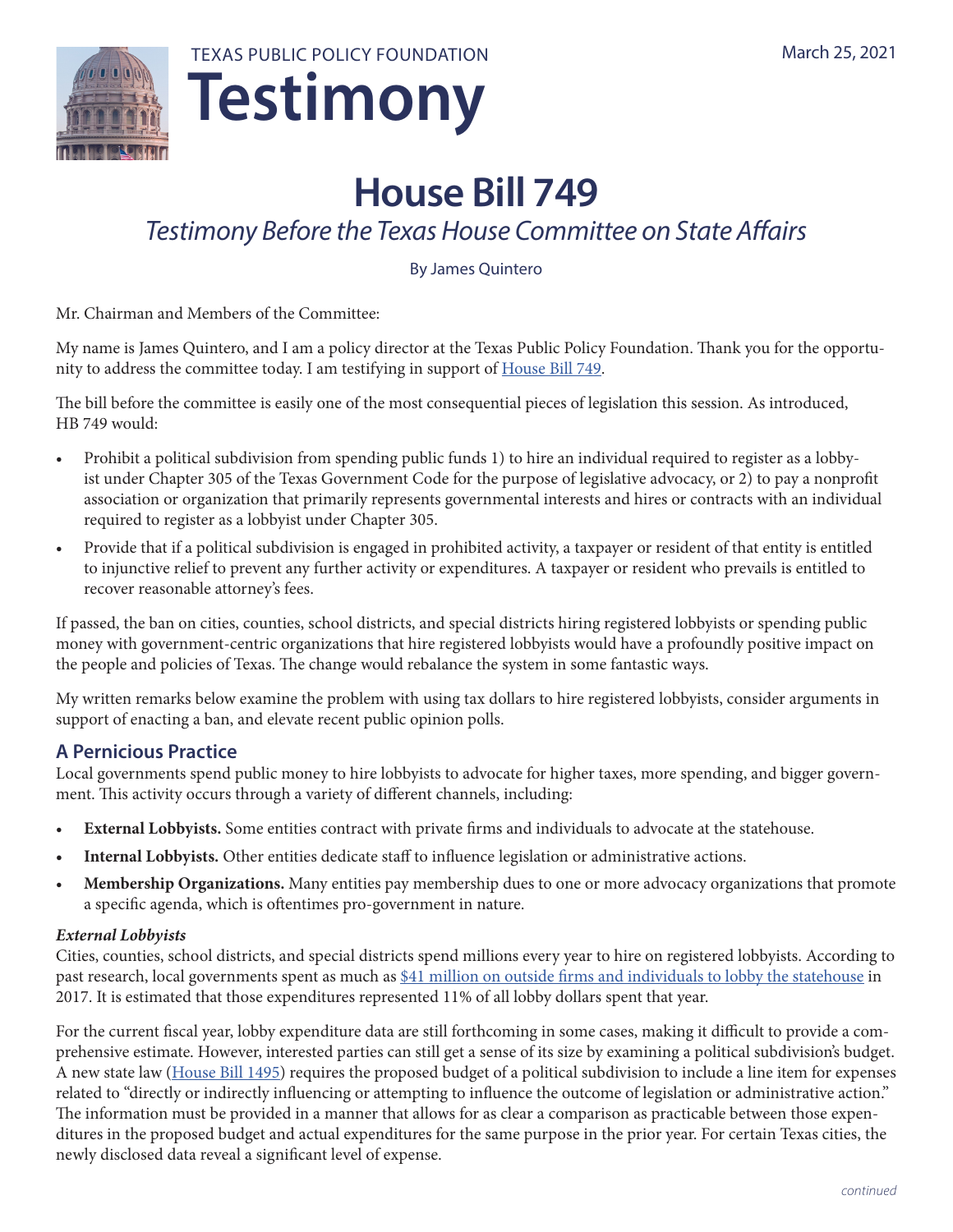#### **Chart 1.** *Municipal Government Lobbying Expenditures*

| <b>Municipality</b>  | <b>FY 2020</b> | <b>FY 2021</b> | 2-Year Total | <b>Source</b>                                             |
|----------------------|----------------|----------------|--------------|-----------------------------------------------------------|
| Arlington            | \$173,750      | \$151,750      | \$325,500    | Adopted Budget and Business Plan (p. 268)                 |
| Austin               | \$605,400      | \$674,650      | \$1,280,050  | Adopted Budget (p. 162)                                   |
| Brownsville          | \$96,000       | \$96,000       | \$192,000    | 2021 Annual Budget (p. 90)                                |
| Fort Worth           | \$397,000      | \$696,000      | \$1,093,000  | Recommended Annual Budget and Program Initiatives (p. 25) |
| <b>Grand Prairie</b> | \$105,200      | \$105,200      | \$210,400    | Proposed Budget Book (p. iii)                             |
| Houston              | \$400,000      | \$900,000      | \$1,300,000  | Adopted Operating Budget (p. 103)                         |
| Irving               | \$146,000      | \$146,000      | \$292,000    | Proposed Budget Book One (p. 49, FY 2021 figure only)     |
| Lubbock              | \$150,000      | \$150,000      | \$300,000    | Proposed Operating Budget and Capital Program (p. 25)     |
| San Antonio          | \$48,750       | \$358,250      | \$407,000    | Adopted Operating & Capital Budget (p. 549)               |

At least one Texas city—the city of Houston—will spend almost \$1 million on external lobbyists this year. Over a 2-year period, its lobbying expenditures will total \$1.3 million. The city of Fort Worth is next to spend the most to lobby this year, at \$696,000. Its 2-year total is just shy of \$1.1 million. Other municipalities, like Austin, San Antonio, Arlington, Lubbock, Irving, and Grand Prairie plan to spend between \$100,000 to \$675,000 this year. Brownsville will spend the least.

This small sample of municipal government lobbying expenditure data holds some uncomfortable truths. First, it exposes the fact that, despite tumultuous times, government spending on legislative advocacy remains high. In almost every instance, cities spent six figures to employ lobbyists during the interim and increased spending greatly for the session year. Second, it reveals a deep level of commitment to lobbying the Legislature. Which raises the question: For what? Experience suggests that it is in service of larger government institutions, more taxing and bonding authority, and greater regulatory control. Third, it hints at a much larger problem, in the aggregate, than many Texans realize.

#### *Internal Lobbyists*

Political subdivisions also engage in this anti-taxpayer activity by employing in-house lobbyists. This cohort generally consists of intergovernmental relations personnel that have been assigned the task of lobbying state government. During a legislative session, it is not uncommon for these employees to descend on the Texas Capitol en masse to influence affairs. And that can be an expensive proposition for taxpayers.

For instance, the city of Austin's Intergovernmental Relations department spent an estimated \$864,843 in FY 2020 and plans to spend \$1,185,141 in FY 2021. Those expenditures are separate and apart from the money spent on outside lobbyists.<sup>\*</sup> In large part, these resources have been committed to advance the city's legislative program—which in no way is beneficial to taxpayers.

According to the city's [2021 State Legislative Agenda,](https://www.austintexas.gov/edims/document.cfm?id=346399) the following items represent just a few of the issues that Austin's in-house lobby team will engage on:

- Oppose a city spending limit.
- Support "local options for revenue expansion and diversification."
- Oppose lowering the homestead appraisal cap.

<sup>\*</sup> For more information, see page 162 of the city of Austin's [2020-21 Adopted Budget](https://assets.austintexas.gov/budget/20-21/downloads/2020-21_Approved_Budget.pdf).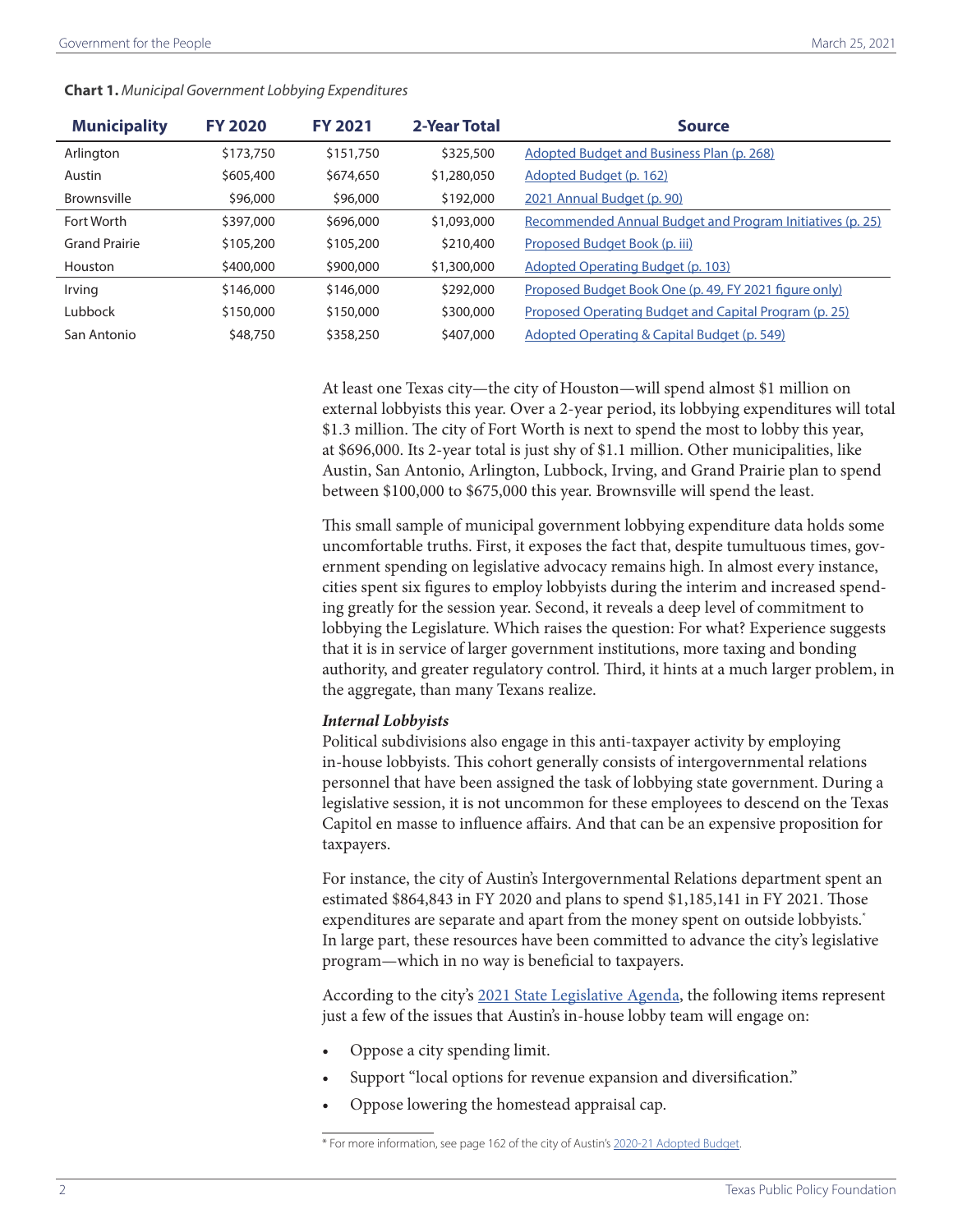- Support mandatory sales price disclosure.
- Oppose pension reform.
- Protect impact fees, building permit, or registration fees.
- Oppose a taxpayer-funded lobbying ban.

The city of Houston's in-house lobby team, otherwise known as its Inter [Government Relations](https://www.houstontx.gov/govtrelations/index.html) (IGR) department, provides another useful example. The IGR consists of four full-time employees equipped with an almost \$600,000 annual budget. It also borrows heavily from within city government. In 2019, it tapped more than 180 persons across two dozen different departments to assist with ["reviewing legislation, crafting testimony, and understanding policy implications.](https://www.houstontx.gov/legislative-report-2019/special-thanks/)"

But while IGR has ample means, it is hard to say what taxpayers gain from its progovernment activism. In fact, its advocacy arguably hurts, not helps, the average Houstonian.

Consider that its chief lobbyist has taken public stands against legislation to let [voters decide on massive tax increases,](https://capitol.texas.gov/tlodocs/86R/witlistbill/html/SB00002S.htm) [to make government more transparent](https://capitol.texas.gov/tlodocs/86R/witlistmtg/pdf/C0302019040807301.PDF), [to](https://capitol.texas.gov/tlodocs/85R/witlistbill/pdf/SB00715S.pdf)  [end forced annexation](https://capitol.texas.gov/tlodocs/85R/witlistbill/pdf/SB00715S.pdf), and [to ease local regulations that spike housing costs](https://capitol.texas.gov/tlodocs/86R/witlistbill/pdf/HB02439H.pdf). Fortunately, most of these proposals passed in the end, but Houston-area taxpayers footed the bill for the attempted quashings.

These are just a few examples. Over the years, department staff have opposed countless commonsense reforms, both out in the open and behind closed doors.

Today, the IGR has a [new to-do list](https://www.houstontx.gov/govtrelations/2021lege/12.9.20-87th-Session-Principles.pdf) that includes preserving the city's ability to misuse emergency orders; tightening Houston's regulatory grip over the energy industry; getting more money from state taxpayers; and crowding out low-income women and children in the state's Medicaid program by adding more healthy, ablebodied adults to the system.

It is unclear how promoting and advancing those legislative concepts benefit the taxpaying public.

#### *Membership Organizations*

Another way that political subdivisions use taxpayer money to lobby is through membership organizations. These associations are not accountable to voters. Their very nature allows them to insulate members from the consequences of promoting higher taxes and bigger government. These associations often charge membership dues to raise a small portion of their budget. Sometimes members do not spend their own money on these dues—for instance, many members of a professional prosecutors association use civil asset forfeiture funds taken from citizens without benefit of a trial and guilty verdict to pay their dues. The majority of funds raised by these associations typically come from the ad space they sell in their trade association-like magazines to private sector companies seeking government contracts. The ad space is bought, typically at a premium high above what the subscription base would justify, for the purpose of funding the associations' operations and lobbying efforts. Thus, this money does not directly flow from taxpayers but rather is provided by firms that supply goods and services to government and, as a result, benefit from greater government spending.